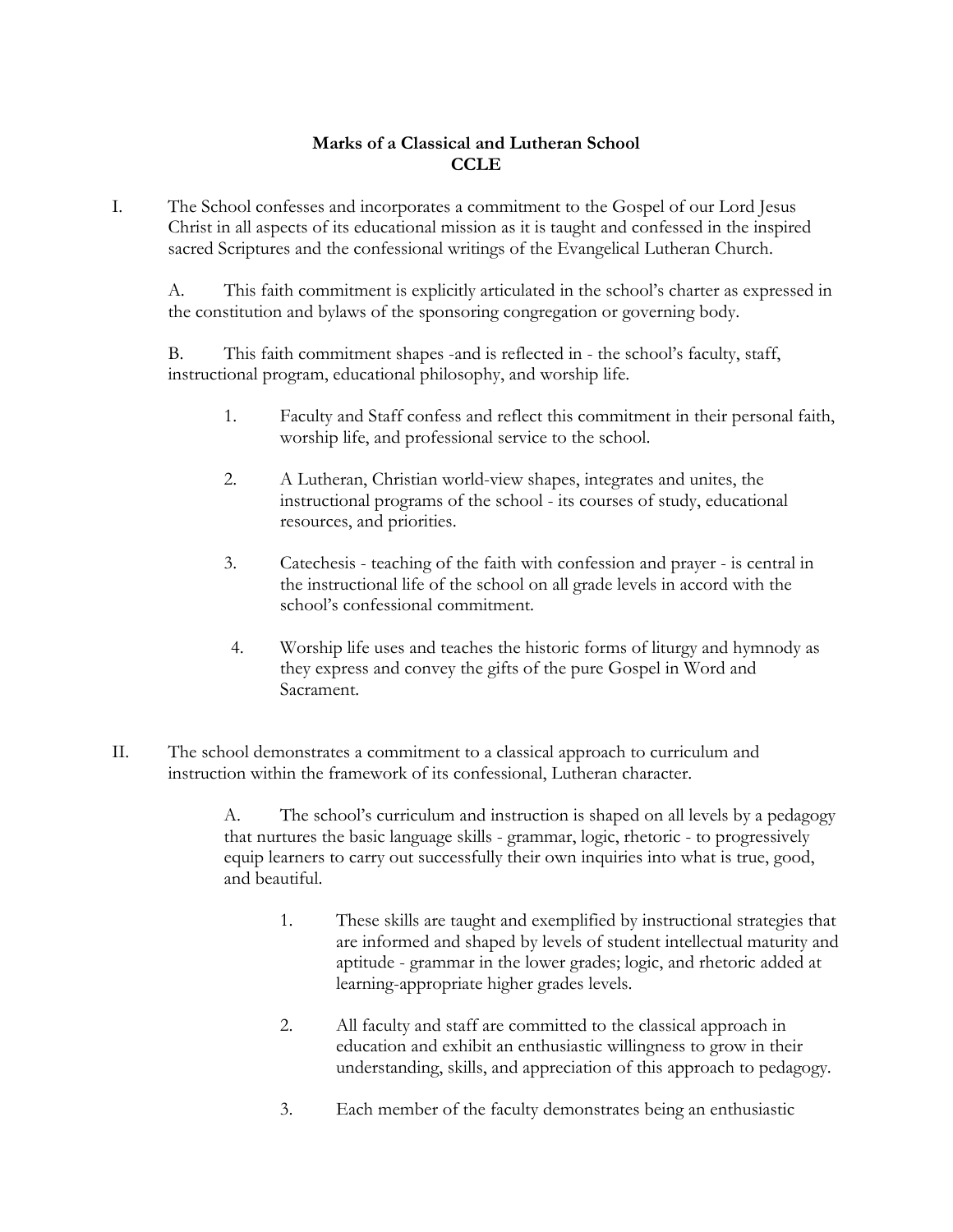ongoing learner in their assigned teaching areas of responsibility in and out of the classroom.

 4. The school's governance possesses and implements ways and means for the continuing education of its staff in the classical approach – appropriate to the levels of the school's educational program.

 B. The scope and sequence of the schools curricular and co-curricular programs are normed by the goal to raise up a virtuous, educated person for heavenly and earthly citizenship – the life of faith in Christ and loving service to neighbor in the offices of one's vocation.

- 1. The courses of study to be mastered by students are shaped by the significant fund of information to be passed on to the next generation for responsible citizenship in the Church and world.
- 2. The basic subject areas of English language skills (reading, spelling, vocabulary, and writing), Latin, mathematics, history, science, geography, literature, music, art, physical education, and theology form the primary courses of study on all elementary levels of instruction.
- 3. The higher language skills of dialectical thinking and analysis, and then later, rhetorical uses of language (written and oral) are exemplified by instructors on all levels but then, integrated into strategies for student mastery in the higher grades 7-12.
- 4. Instruction in Latin, even in the early grades, is integrated into the strategies of teaching linguistic grammar and syntax and serves as a foundation for increased mastery of English and other foreign languages.
- 5. The upper grades instructional program (grades 7-12) will reflect an increasingly sophisticated exposure and mastery of the primary resources of the literature of the Western Canon (The Great Books) that are age appropriate.
- III. The school's institutional governance establishes and expresses clearly articulated rules, regulations, and responsibilities that are in harmony with God's revealed orders of creation for students, parents, and school staff.
	- A. The school has written faculty, parent, and student policy manuals and has secured appropriate commitments.
	- B. Staff, parents, and students give ample evidence to their knowledge and compliance of the school's policies for conduct and responsibilities.